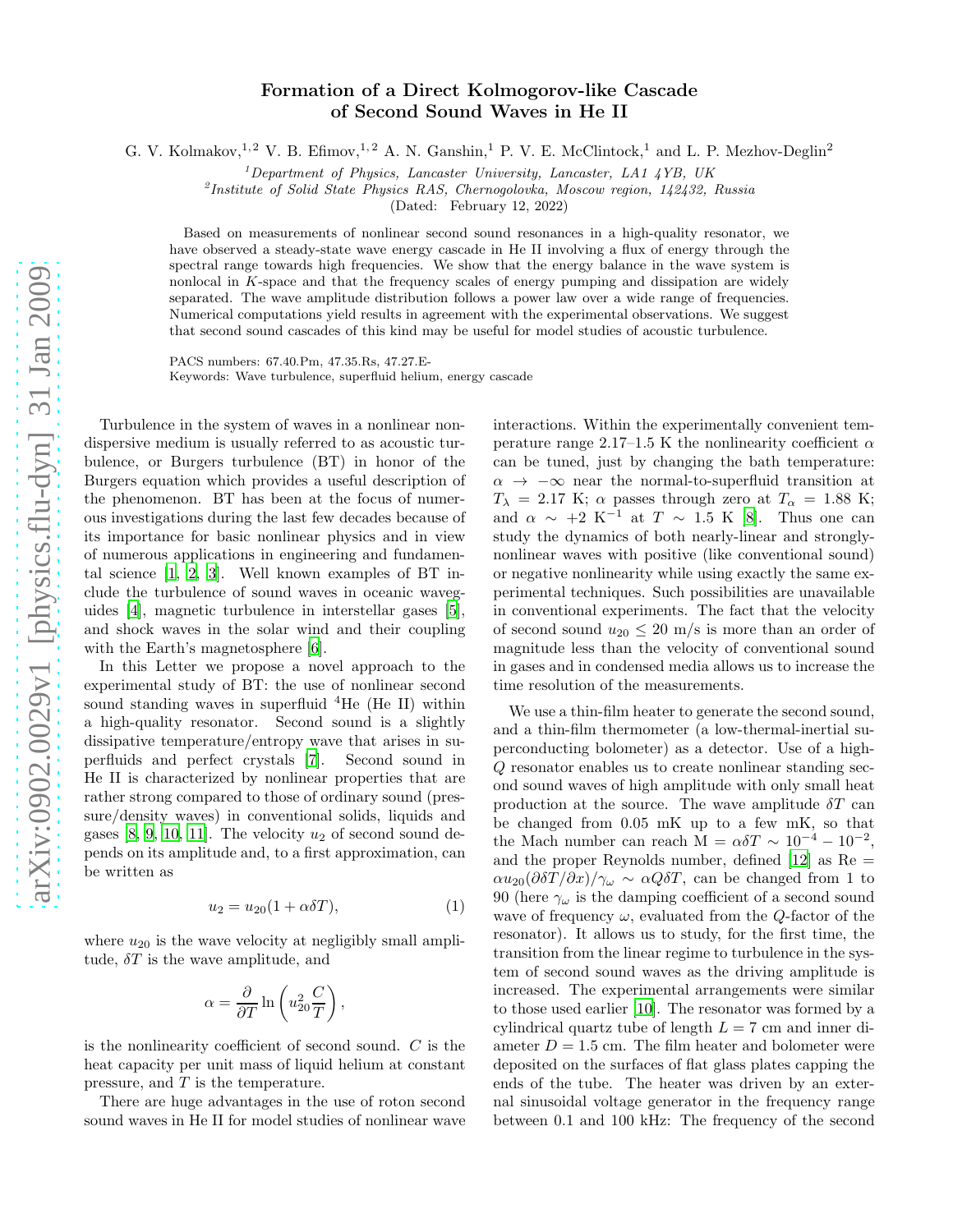

<span id="page-1-0"></span>FIG. 1: Power spectral amplitudes  $A_f$  of standing waves recorded at  $T = 2.079$  K when driving at the 31st resonant frequency,  $f_d = 3130$  Hz. The ac heat flux density from the heater was (a)  $W = 5.5$  and (b) 22 mW/cm<sup>2</sup>. The dashed line in (a) is a guide to the eye; that in (b) corresponds to  $A_f \propto f^{-1.5}$ . The arrows indicate positions of the viscous cutoff frequency  $f_b$  in each case. In the inset triangles show the observed dependence of the wave amplitude A on ac heat flux density W, measured for 31st resonance, and the dashed line corresponds to the linear dependence  $A \propto W$  valid at small W.

sound (at twice the frequency of the voltage generator) was set equal to one of the longitudinal resonant frequencies. The measurements reported below were conducted at  $T = 2.079$  K where  $\alpha \approx -7.6$  K<sup>-1</sup>, and at  $T = 1.775$ K where  $\alpha \approx 1.8 \text{ K}^{-1}$ . The *Q*-factor of the resonator determined from the widths of longitudinal resonances at small heat flux densities was  $Q \sim 1000$  for resonant numbers  $p \le 10$  and  $Q \sim 3000$  for  $30 < p < 100$ . The steady-state second sound distribution in the resonator was Fourier-analysed and its power spectrum was computed.

Fig. 1 shows some typical experimental results at 2.079 K. For a small ac heat flux density  $W < 1$  $mW/cm<sup>2</sup>$ , corresponding to a standing wave amplitude less than 0.5 mK and to Reynolds numbers Re  $\sim$  1, we observed a nearly linear regime of wave generation: the amplitude A of the standing wave was proportional to the heat flux density  $W$  (see Fig. 1 inset). Increase of the excitation above a few  $mW/cm^2$  (Re  $> 10$ ) led to large deviations from  $A \propto W$  and to visible deformation



<span id="page-1-1"></span>FIG. 2: Second sound power spectral amplitudes  $A_f$  calculated numerically from Eq. (2) for four different driving force amplitudes:  $F_d = 0.01$  (triangles); 0.05 (diamonds); 0.1 (circles); and 0.3 (squares). The dashed line corresponds to  $A_f \propto f^{-1}$  as predicted by the theory [\[2](#page-3-1), [18](#page-3-12)]. The arrow marks the boundary frequency  $f_b$  of the inertial range for  $F_d = 0.3$ . The inset shows the calculated dependence on  $F_d$  of the standing wave amplitude A: solid line – nonlinear waves,  $\alpha < 0$  $(T > T_\alpha)$ ; dashed line – linear waves,  $\alpha = 0$   $(T = T_\alpha)$ .

of the initially sinusoidal standing wave, accounted for by the formation of multiple harmonics in its spectrum, as shown in Fig. 1 and the inset. At  $W \sim 80$  mW/cm<sup>2</sup> we observed a marked reduction of the Q-factor to  $\sim 500$ for longitudinal resonances with  $p \sim 30$ . This may be associated with e.g. broadening of the resonance curve due to vortex creation in the bulk He II. In what follows, we discuss only the measurements made at  $W < 80$  $mW/cm<sup>2</sup>$ .

It is clearly evident from Fig. [1](#page-1-0) that the main spectral peak lies at the driving frequency  $f_d$ , and that highfrequency peaks appear at its harmonics,  $f_n = f_d \times n$ with  $n = 2, 3, \ldots$  It can be seen that a cascade of waves is formed over the frequency range up to 15 kHz in Fig. [1\(](#page-1-0)a), and up to 80 kHz in Fig. [1\(](#page-1-0)b), i.e. up to frequencies 5 and 25 times higher than the driving frequency. As shown in Fig. [1\(](#page-1-0)b), the dependence of peak height on frequency may be described by a power-like law  $A_f$  = const  $\times f_n^{-s}$  at frequencies lower than some cutoff frequency  $f_b$ . For sufficiently high heat flux densties  $W > 10$  mW/cm<sup>2</sup> the scaling index tends to  $s \approx 1.5 \pm 0.3$ .

In order to understand how the wave cascade is formed, we have undertaken a numerical study of the dynamics of nonlinear second sound waves within the high-Q resonator. Full details will be given elsewhere, but in essence it involves direct integration of the two-fluid thermohydrodynamical equations [\[7\]](#page-3-6), expanded up to quadratic terms in the wave amplitude. We use a representation of the second sound waves in terms of Hamiltonian variables [\[13,](#page-3-13) [14](#page-3-14)], permitting us to improve the precision of the calculations. The numerical technique is similar to that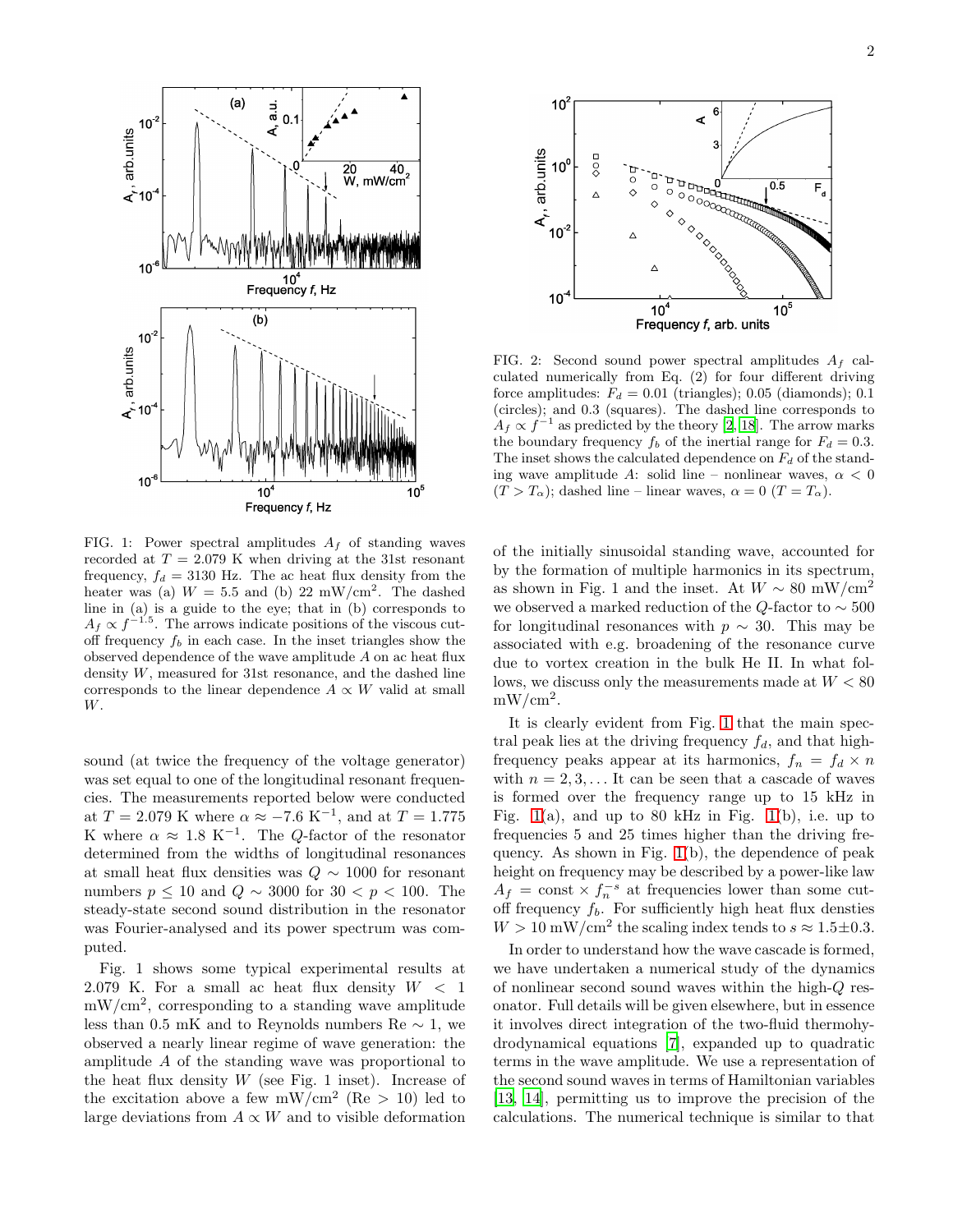used in earlier studies [\[2\]](#page-3-1) of developed two-dimensional acoustic turbulence. In the present model, however, wave damping was taken into account at all frequencies, a feature that is of key importance [\[15\]](#page-3-15) for a correct description of the formation of a cascade of nonlinear sound waves with increasing driving force amplitude. The numerical results obtained are suitable for direct comparison with our experimental observations shown in Fig. 1.

The equations of motion governing non-local energy balance in the system read

$$
i\frac{\partial b_n}{\partial t} = \sum_{n_1, n_2} V_{n, n_1, n_2}(b_{n_1}b_{n_2}\delta_{n - n_1 - n_2} + 2b_{n_1}b_{n_2}^*\delta_{n_1 - n_2 - n}) - i\gamma_n b_n + F_d,
$$
 (2)

where  $b_n(t) = (1/2)(B_n^{-1}S_n + iB_n\beta_n)$  is the timedependent canonical amplitude of second sound at the n-th resonant frequency  $f_n$ ;  $S_n$  and  $\beta_n$  are the space Fourier components  $\sim \cos(2\pi f_n x/u_{20}L)$  of the entropy and of the potential of the normal-superfluid relative velocity;  $B_n = (f_n C/T)^{1/2}$ ;  $V_{n,n_1,n_2} \propto \alpha (nn_1 n_2)^{1/2}$  describes the three-wave interaction;  $\gamma_n = \nu n^2$  models the viscous damping of second sound;  $F_d \propto W$  is the amplitude of the force driving the n-th resonant mode. We neglect the coupling between temperature and pressure oscillations in view of the smallness of the thermal expansion of He II in the relevant temperature range. The wave spectrum was calculated as  $A_f \propto B_n (b_n + b_n^*)$ . We used a periodic driving force of frequency equal to a resonant frequency of the resonator corresponding to the conditions of the measurements, taken as  $f_d = 3000$  in dimensionless units. The effective viscosity coefficient  $\nu$ was fitted to the measured value of the quality factor  $Q \sim 3 \times 10^3$  of our resonator, to facilitate comparison of the model results with those from the experiments.

Fig. [2](#page-1-1) shows the evolution of the steady-state spectrum with increasing driving force amplitude  $F_d$ , calculated for  $\alpha < 0$  (T > T<sub>α</sub>). Points on the plot correspond to the amplitudes of the peaks in the spectrum. It is seen that, at small driving amplitude  $F_d \sim 0.01$  (triangles), viscous damping prevails at all frequencies and a turbulent cascade is not formed: the amplitude of the second harmonic is an order less that the amplitude of the main harmonic. In this regime the wave shape is close to linear. At intermediate driving amplitude  $F_d \sim 0.05$  (diamonds) nonlinearity starts to play a role at frequencies of the order of driving frequency, and a few harmonics are generated (cf. Fig. 1(a)). At high driving amplitudes  $F_d \geq 0.1$  (circles and squares) a well-developed cascade of second sound waves is formed up to frequencies 30 times higher than the driving frequency, i.e. the behaviour predicted by the computations is very similar to that observed in our experiments (Fig. 1(b)).

Formation of the spectra observed in the experiment and numerics is evidently attributable to the cascade transfer of wave energy through the frequency scales due

to nonlinearity, thus establishing an energy flux in  $K$ space directed from the driving frequency towards the high frequency domain. Following the basic ideas formulated in Refs. [\[1,](#page-3-0) [16](#page-3-16), [17](#page-3-17), [18\]](#page-3-12), such a highly excited state of a system with numerous degrees of freedom is referred to as turbulent. So we may infer that at relatively high driving amplitudes we observe acoustic turbulence formed in the system of second sound waves within the inertial (non-dissipative) range of frequencies. Formation of the observed direct cascade is qualitatively similar to creation of the Kolmogorov distribution of fluid velocities over frequencies in the bulk of classical incompressible fluids [\[7\]](#page-3-6), or in a system of surface waves [\[15,](#page-3-15) [19\]](#page-3-18). But we found both in experiment and numerics that the amplitudes of high frequency harmonics rise gradually with the increase of the driving amplitude.

In some range of frequencies the calculated spectrum obeys a power law with  $s \approx 1$  (squares in Fig. 2) that is in qualitative agreement with the theory [\[2](#page-3-1), [18\]](#page-3-12). The difference in slope of the calculated spectrum from the value  $s = 1.5 \pm 0.3$  observed in the experiment may be attributable to our resonator having an insufficiently high quality factor, as well as to the influence of other mechanisms of wave energy relaxation not taken into account in our computations. The precise identification of the scaling index characterising a turbulent distribution is obviously important for connecting BT theory to real physical experiments. To clarify the origin of the difference between observations and computations, we plan to make further measurements and to undertake a systematic study in the vicinity of  $T_{\lambda}$ , where the nonlinearity of second sound rises much faster than its damping [\[11\]](#page-3-10), and the proper Mach and Reynolds numbers should therefore be substantially increased.

From a comparison of the measurements and computations (Figs. [1](#page-1-0) and [2,](#page-1-1) insets) we can conclude also that the deviations from the linear dependence  $A \propto W$  observed at moderate driving amplitudes is caused by nonlinear outflow of the energy to higher frequency scales, eventually reaching the dissipative frequency range, rather than by the scattering of second sound from quantized vortices in He II, as considered earlier [\[11,](#page-3-10) [20\]](#page-3-19).

The effect of the high frequency cutoff of the wave spectrum manifests itself as an abrupt decrease in the amplitudes of the harmonics at  $W < 10$  mW/cm<sup>2</sup> (compare Fig. [1\(](#page-1-0)a) and Fig. [2](#page-1-1) (triangles)), and as a change of slope on double-log scales, at higher  $W$  (cf. Fig. [1\(](#page-1-0)b) and Fig. [2](#page-1-1) (circles and squares)), at some frequency  $f = f_b$ . At  $f \sim f_b$  the nonlinear mechanism for nearly nondissipative transfer of the wave energy changes to viscous damping of the waves (cf. observations of the highfrequency edge of the inertial range of frequencies of capillary turbulence on the surface of liquid hydrogen [\[15\]](#page-3-15)). It causes a faster reduction of sound amplitude at frequencies  $f > f_b$ , as observed.

The dependence of the boundary frequency  $f_b$  on the